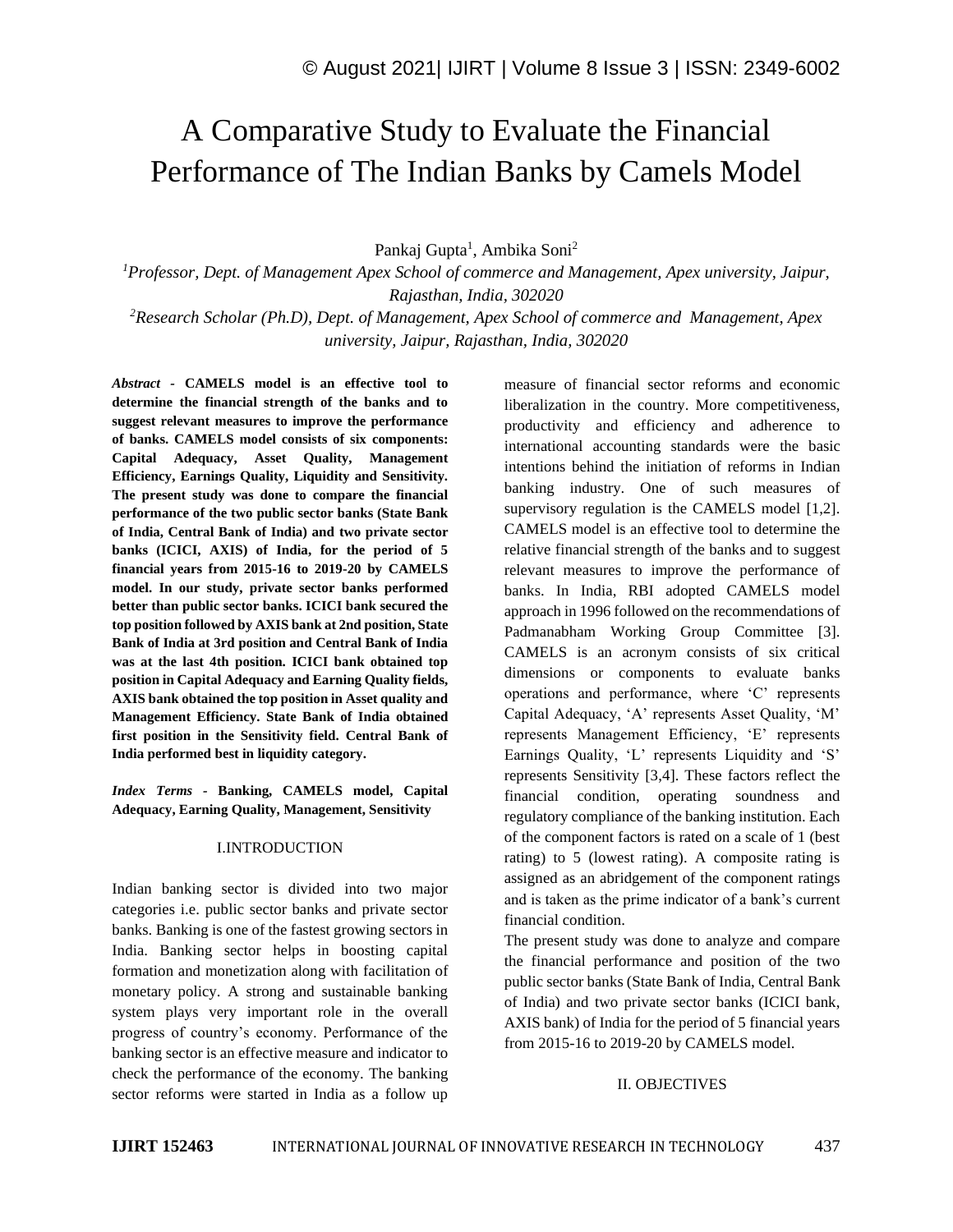To evaluate and compare the financial performance of the selected public sector banks (State Bank of India, Central Bank of India) and private sector banks (ICICI bank, AXIS bank) by CAMELS model.

# III. METHODOLOGY

For this study, two public sector banks, State Bank of India (SBI) & Central Bank of India (CBI) and two private sector banks, ICICI bank & AXIS bank were selected. The financial performance of these 4 banks was compared with each other through for the period of 5 financial years from 2015-16 to 2019-20 by CAMELS model. The study-data was collected from the annual reports of the respective selected banks [5- 8]. Data was also collected from banking bulletin, websites, magazines, newspapers and various journals [5-8]. Ratios and averages of the indicators and variables were analyzed and ranked as per the score described by CAMELS model. CAMELS model consists of six components: Capital Adequacy, Asset Quality, Management Efficiency, Earnings Quality, Liquidity and Sensitivity.

A. Capital adequacy. Capital adequacy indicates the bank's capacity to handle the losses and meet all its obligations towards the customers without ceasing its operations. The capital adequacy ratio (CAR) is a measurement of a bank's available capital expressed as a percentage of a bank's risk-weighted credit exposures. The capital adequacy ratio, also known as capital-to-risk weighted assets ratio (CRAR) determines the bank's capital adequacy. CRAR is used to protect depositors and promote the stability and efficiency of financial systems around the world. Two types of capital are measured: tier-1 capital, which can absorb losses without a bank being required to cease trading, and tier-2 capital, which can absorb losses in the event of a winding-up and so provides a lesser degree of protection to depositors. Capital base of financial institutions facilitates depositors in forming their risk perception about the organization and it is required to maintain depositor's confidence and preventing the bank from going bankrupt. Higher values of CAR indicate about the better financial status of the banks. The parameters used in our study to assess the capital adequacy of the banks are given in Table 1.

| Parameters to Measure the Capital Adequacy of Banks |
|-----------------------------------------------------|
| in CAMELS Model                                     |

| ш САРИЕТЭ МОЛС                                                      |                                                                                                                                                                                                                                                           |  |  |  |  |  |  |
|---------------------------------------------------------------------|-----------------------------------------------------------------------------------------------------------------------------------------------------------------------------------------------------------------------------------------------------------|--|--|--|--|--|--|
|                                                                     | Parameters to measure the Capital Adequacy                                                                                                                                                                                                                |  |  |  |  |  |  |
| Capital<br>adequacy<br>ratio<br>(CAR)                               | $CAR = [(Tier I capital + Tier II$<br>capital)/Risk Weighted Assets] x 100<br>Higher CAR value is preferable.<br>It shows that the bank is adequately<br>capitalized                                                                                      |  |  |  |  |  |  |
| Debt<br>to<br>Equity<br>ratio<br>(D/E)                              | D/E= (Total Liabilities/Shareholder's<br>Equity) $x$ 100<br>A lower value of Debt/Equity ratio is<br>preferable.                                                                                                                                          |  |  |  |  |  |  |
| Total<br>advances<br>total<br>tΩ<br>assets<br>ratio                 | Ratio of (Total Advances / Total<br>Assets) x 100<br><b>Higher Total Advances to Total Assets</b><br>ratio is preferable.<br><b>This</b><br>ratio indicates a<br>bank's<br>aggressiveness in lending which<br>ultimately results in better profitability. |  |  |  |  |  |  |
| Governme<br>nt<br>Securities<br>Total<br>to<br>Investmen<br>t ratio | Govt. Securities/Total<br>of<br>Ratio<br>investment<br>The higher the Government securities<br>to investment ratio, the lower the risk<br>involved in bank's investments.<br>Higher ratio is preferable.                                                  |  |  |  |  |  |  |

B. Asset quality. Asset quality indicates about the performance of assets such as current and fixed, loans, investments, real estates and all the off-balance sheet transactions. It includes bank loan's quality which reflects the earnings of the banks. It is assessed by the quantity of non-performing assets, adequacy of provisions, distribution of assets etc. The parameters used in our study to assess the asset quality of the banks are given in Table 2.

Table 2-Parameters to Measure the Asset Quality of Banks in the CAMELS Model

|                                                                                      | Parameters to measure the Asset Quality                                                                                                                                                                                                                                                                                |
|--------------------------------------------------------------------------------------|------------------------------------------------------------------------------------------------------------------------------------------------------------------------------------------------------------------------------------------------------------------------------------------------------------------------|
| Net Non-<br>Performin<br>Assets<br>ō.<br>(NPA) to<br><b>Net</b><br>Advances<br>ratio | Ratio of (Net NPA /Net Advances) X<br>100<br>If the ratio is lower, it is a very good<br>sign of credit efficiency of a bank.<br>The higher ratio leads to the weak<br>performance of a bank.                                                                                                                          |
| Total<br>Investmen<br>t to Total<br>Assets<br>ratio                                  | It measures the proportion of total<br>assets locked up in investments. It is<br>ascertained by dividing<br>total<br>investments with total assets.<br>A higher ratio represents that the bank<br>has maintained a high cushion of<br>investments as a safeguard against<br>NPAs by adopting a conservative<br>policy. |
| <b>NPA</b><br>Net.<br>total<br>to                                                    | Ratio of (NET NPA / Total Assets) X<br>100                                                                                                                                                                                                                                                                             |

Table 1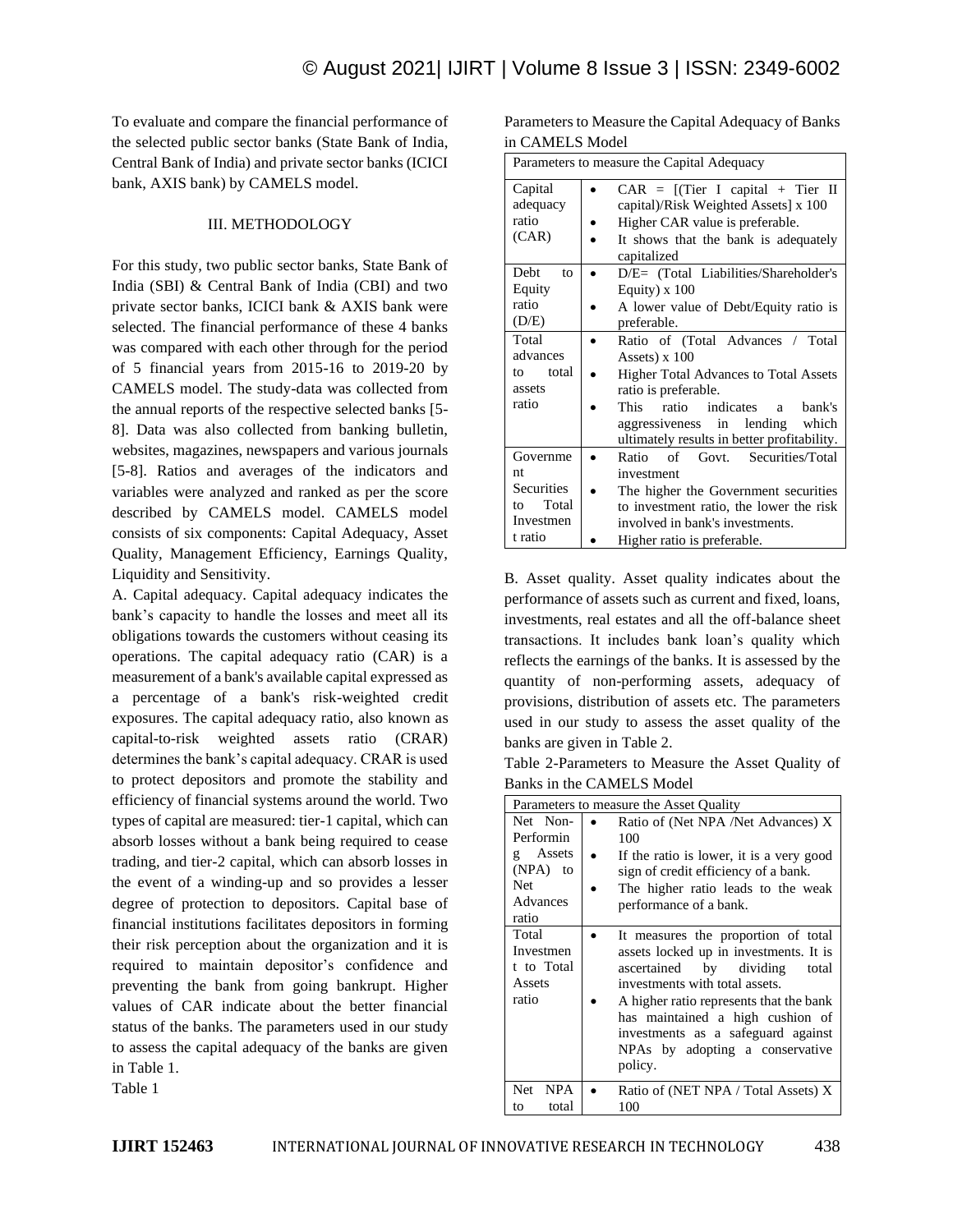# © August 2021| IJIRT | Volume 8 Issue 3 | ISSN: 2349-6002

| assets | This ratio indicates the efficiency of    |
|--------|-------------------------------------------|
| ratio  | the bank in assessing credit risk and, to |
|        | an extent, recovering the debts.          |
|        | Lower ratio is preferable.                |

C. Management efficiency. Management efficiency reflects in administrative ability to ensure the safe and efficient operation, to follow up of defined norms of the bank and the capability to plan and respond to dynamic environment. Effective management is one of the most important factors behind any bank's performance. The parameters used in our study to assess the management efficiency of the banks are given in Table 3.

Table 3-Parameters to measure the Management Efficiency of Banks in the CAMELS Model

| Parameters to measure the Management Efficiency |                                    |  |  |  |  |  |  |  |
|-------------------------------------------------|------------------------------------|--|--|--|--|--|--|--|
| Total Advances to                               | It measures loans (advances)       |  |  |  |  |  |  |  |
| Total<br>Deposits                               | as a percentage of deposits.       |  |  |  |  |  |  |  |
| ratio                                           | Higher ratio is preferable.        |  |  |  |  |  |  |  |
| Profit<br>per                                   | Ratio of Net Profits / Total       |  |  |  |  |  |  |  |
| Employee                                        | number of Employees.               |  |  |  |  |  |  |  |
|                                                 | It indicates the contribution of   |  |  |  |  |  |  |  |
|                                                 | employee in<br>each<br>the         |  |  |  |  |  |  |  |
|                                                 | profitability of the banks.        |  |  |  |  |  |  |  |
|                                                 | Higher ratio is preferable.        |  |  |  |  |  |  |  |
| <b>Business</b><br>per                          | Higher the ratio, better it is. It |  |  |  |  |  |  |  |
| employee                                        | indicates the productivity of      |  |  |  |  |  |  |  |
|                                                 | bank's employee.<br>- It<br>is     |  |  |  |  |  |  |  |
|                                                 | calculated by dividing<br>the      |  |  |  |  |  |  |  |
|                                                 | total business of the bank by      |  |  |  |  |  |  |  |
|                                                 | number of employees.               |  |  |  |  |  |  |  |

D. Earnings quality. Earnings Quality refers to the earning and profits of the bank. It depends on the following factors: sufficient earnings to cover potential losses, provide adequate capital and pay reasonable dividends, and sustain during exposure to market risks, such as interest rate variations, foreign exchange fluctuations and price risk. It explains the future growth and sustainability. The parameters used in our study to assess the earning quality of the banks are given in Table 4.

Table 4-Parameters to Measure the Earning Quality of Banks in CAMELS Model

| Parameters to measure the earnings quality |                                         |  |  |  |  |  |  |  |
|--------------------------------------------|-----------------------------------------|--|--|--|--|--|--|--|
| Return<br><sub>on</sub>                    | Higher ratio is preferable.             |  |  |  |  |  |  |  |
| equity (ROE)                               | It is a measure of financial            |  |  |  |  |  |  |  |
|                                            | performance calculated<br>by            |  |  |  |  |  |  |  |
|                                            | dividing net income<br>by               |  |  |  |  |  |  |  |
|                                            | shareholders' equity.                   |  |  |  |  |  |  |  |
| Return<br>on.                              | Higher ratio is preferable.             |  |  |  |  |  |  |  |
| assets (ROA)                               | It is an indicator of how profitable    |  |  |  |  |  |  |  |
|                                            | a bank is relative to its total assets. |  |  |  |  |  |  |  |

|                                                          | It is ratio of Net Income/Total<br>Assets.                                                                                                                                                                                        |
|----------------------------------------------------------|-----------------------------------------------------------------------------------------------------------------------------------------------------------------------------------------------------------------------------------|
| Operating<br>Profit to Total<br>Assets ratio             | It represents bank's operating<br>income or profit that is generated<br>per rupees invested specifically in<br>its assets that are used in every-<br>day business operations.                                                     |
|                                                          | Higher ratio is preferable.                                                                                                                                                                                                       |
| Net<br>Interest<br>Margin<br>to<br>Total Assets<br>ratio | Higher ratio is preferable. It is a<br>measure of the difference between<br>the interest income earned by a<br>bank and the interest it pays out to<br>its lenders, relative to the amount<br>of their assets that earn interest. |
| Interest<br>Income<br>to<br>Total Income<br>ratio        | It represents the share of interest<br>income in total income.<br>Higher ratio is preferable.                                                                                                                                     |

E. Liquidity. Liquidity refers to the bank's capacity to meet its short term obligations as well as loan commitments. Banks with adequate liquidity option can obtain sufficient funds either by increasing liabilities or by converting its assets to cash quickly at a reasonable cost. The parameters used in our study to assess the liquidity of the banks are given in Table 5. Table 5-Parameters to Measure the Liquidity of Banks

#### in CAMELS Model

|                                                                 | Parameters to measure the liquidity                                                                                                                                                                                                                                                                                                              |
|-----------------------------------------------------------------|--------------------------------------------------------------------------------------------------------------------------------------------------------------------------------------------------------------------------------------------------------------------------------------------------------------------------------------------------|
| Liquid Assets to<br>Total<br>Deposit<br>ratio                   | Ratio of (Liquid assets / Total<br>$\bullet$<br>Deposits) X 100<br>Total deposits may include<br>deposits,<br>demand<br>saving<br>deposits, term deposits and<br>of other financial<br>deposits<br>institutions. Liquid assets may<br>include cash in hand, balance<br>with RBI, and balance with other<br>banks.<br>Higher ratio is preferable. |
| Approved<br><b>Securities</b><br>tο<br>Total<br>Assets<br>ratio | This ratio measures<br>the<br>Government Securities as a<br>proportion of total assets                                                                                                                                                                                                                                                           |
| Liquid Assets to<br>Demand<br>Deposits ratio                    | This ratio measures the ability of<br>a bank to meet the demand from<br>deposits in a particular year.<br>Demand deposits offer high<br>liquidity to the depositor and<br>hence banks have to invest these<br>assets in a highly liquid form.<br>Higher ratio is preferable.                                                                     |
| Liquid Assets to<br>Total<br>Assets<br>ratio                    | It provides an indication of the<br>liquidity available<br>to<br>meet<br>expected<br>and<br>unexpected<br>demands for cash.<br>Higher ratio is preferable.                                                                                                                                                                                       |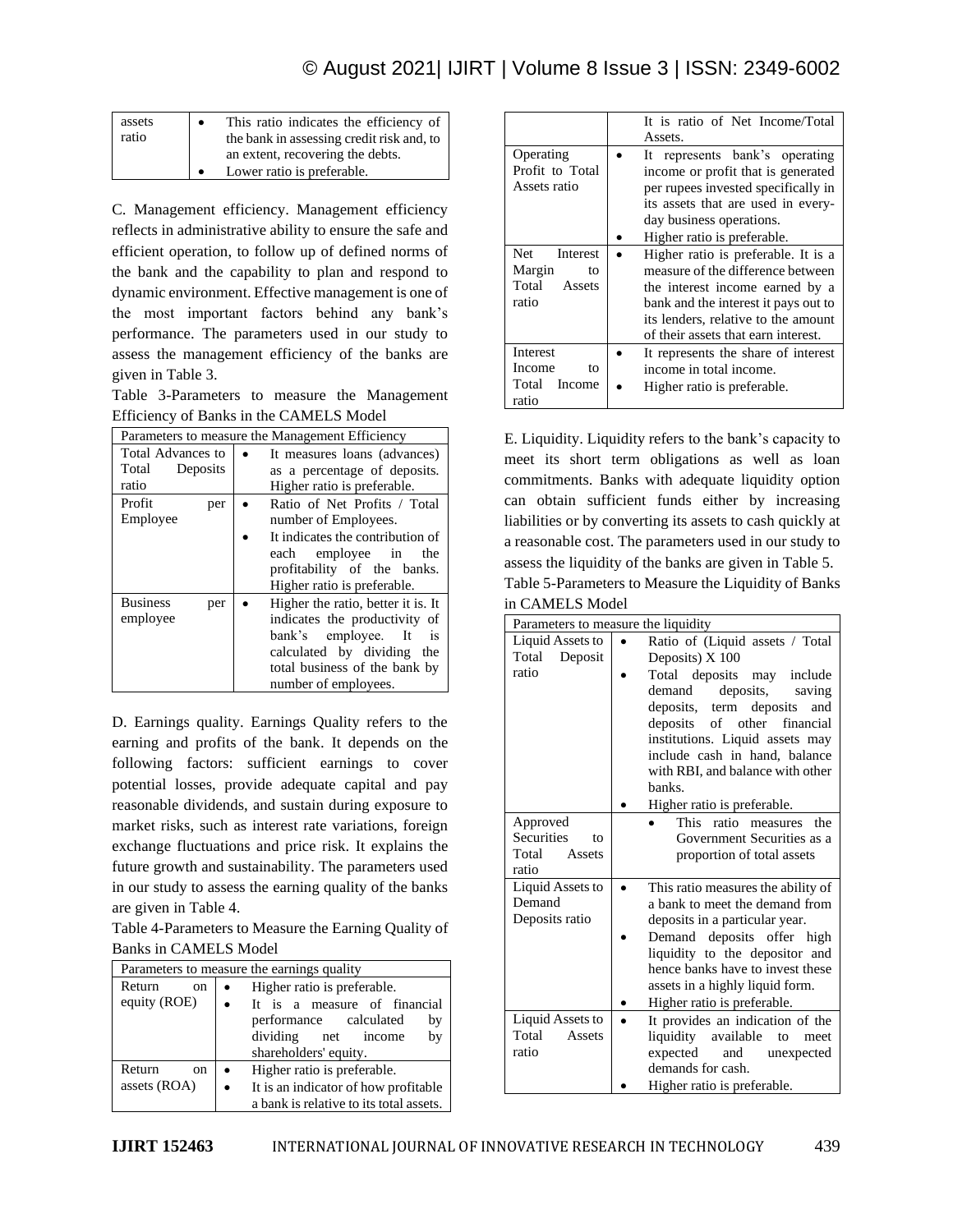F. Sensitivity. It was added in 1995 by Federal Reserve to address the fluctuations in the interest rates (interest rate risk) or sensitivity in the market. The sensitivity to market risk determines the degree to which any changes in the equity prices, interest rates, and foreign exchange rates can affect the earnings of a bank. Repricing risk measures the gap between Interest-Rate Sensitive Assets (RSA) and Interest-Rate Sensitive Liabilities (RSL) and represents interest rate risk [9]. If a bank retains more assets repricing than liabilities, it is asset sensitive or positively gapped and exposed to the consequence of declining interest rates[9]. If a bank retains more liabilities repricing than its assets it is liability-sensitive or negatively gapped and adversely affected by rising interest rates. Assets and liabilities are very sensitive to interest rate risk. The asset-liability gap analysis can be used to measure the changes in interest rates [9].

#### IV. RESULTS

Capital Adequacy ratio (CAR) Table 6-Comparison of Capital Adequacy Ratio

| Ba        | 20    | 20  | 20    | 20    | 20  | Ave  | Ra | pVa |
|-----------|-------|-----|-------|-------|-----|------|----|-----|
| nk        | $15-$ | 16- | $17-$ | $18-$ | 19- | rage | nk | lue |
|           | 16    | 17  | 18    | 19    | 20  |      |    |     |
| <b>SB</b> | 13.   | 13. | 12.   | 12.   | 13. | 12.9 | 3  | 0.6 |
| I         | 12    | 11  | 60    | 72    | 06  |      |    | 5   |
| CB        | 10.   | 10. | 9.0   | 9.6   | 11. | 10.3 | 4  |     |
| I         | 41    | 95  | 4     | 1     | 72  | 4    |    |     |
| ICI       | 16.   | 17. | 18.   | 16.   | 16. | 17.0 |    |     |
| <b>CI</b> | 64    | 39  | 42    | 89    | 11  | 6    |    |     |
| A         | 15.   | 14. | 16.   | 15.   | 17. | 16.0 | 2  |     |
| XI        | 29    | 95  | 57    | 84    | 53  | 3    |    |     |
| S         |       |     |       |       |     |      |    |     |

Table 6 shows the comparison of CAR of the banks. The ICICI bank obtained the first rank with highest score, followed by AXIS bank at 2nd place, SBI at 3rd place, and CBI at 4th place. Advances to Asset ratio

Table 7-Comparison of Advances to Asset Ratio

| Ba        | 20    | 20  | 20  | 20    | 20  | Ave  | Ra             | pVa |
|-----------|-------|-----|-----|-------|-----|------|----------------|-----|
| nk        | $15-$ | 16- | 17- | $18-$ | 19- | rage | nk             | lue |
|           | 16    | 17  | 18  | 19    | 20  |      |                |     |
| <b>SB</b> | 0.6   | 0.5 | 0.5 | 0.5   | 0.5 | 0.58 | 3              | 0.3 |
|           | 2     | 8   | 6   | 9     | 9   |      |                | 3   |
| CB        | 0.5   | 0.4 | 0.4 | 0.4   | 0.4 | 0.47 | 4              |     |
|           | 9     | 2   | 8   |       | 2   |      |                |     |
| ICI       | 0.6   | 0.6 | 0.5 | 0.6   | 0.5 | 0.59 | $\overline{c}$ |     |
| CI        | 0     | 0   | 8   |       | 9   |      |                |     |

|                        |  |  | $\vert$ A $\vert$ 0.6 $\vert$ 0.6 $\vert$ 0.6 $\vert$ 0.6 $\vert$ 0.6 $\vert$ 0.62 $\vert$ 1 |  |
|------------------------|--|--|----------------------------------------------------------------------------------------------|--|
| XI   3   2   4   2   2 |  |  |                                                                                              |  |
|                        |  |  |                                                                                              |  |

Table 7 shows the comparison of Advances to Asset ratio of the banks. The AXIS bank obtained the first rank with highest score, followed by ICICI bank at 2nd place, SBI at 3rd place and CBI at 4th place. Debt-Equity ratio

Ba nk 20 15- 16 20 16- 17 20 17- 18 20 18- 19 20 19- 20 Ave rage Ra nk pVa lue SB I 0.0 7 0.0 6 0.0 6 0.0 6 0.0 5  $0.06 \pm 2 \pm 0.8$ 3 CB I 0.0 5  $0.2$ 5  $\overline{0.1}$  $\mathfrak{D}$ 0.0 7  $\overline{0.1}$  $\Omega$  $0.11 \ 4$ ICI  $\Gamma$ 0.0 6 0.0 6 0.0 6 0.0 6 0.0 4  $0.05 \, | \, 1$ A XI S 0.0 6 0.0 7 0.0 8 0.0 6 0.1 3 0.08 3

Table 8-Comparison of Debt Equity Ratio

Table 8 shows the comparison of Debt-Equity ratio of the banks. The ICICI bank obtained the first rank with lowest score, followed by SBI at 2nd place, AXIS bank at 3rd place and in the last CBI at 4th place. Government Securities to Total Investment ratio

Table 9-Comparison of Government Securities to Total Investment Ratio

| Ba        | 20    | 20  | 20    | 20  | 20       | Ave  | Ra | pVa            |
|-----------|-------|-----|-------|-----|----------|------|----|----------------|
| nk        | $15-$ | 16- | $17-$ | 18- | $19-$    | rage | nk | lue            |
|           | 16    | 17  | 18    | 19  | 20       |      |    |                |
| <b>SB</b> | 0.8   | 0.7 | 0.8   | 0.8 | 0.7      | 0.79 |    | 0.3            |
|           | 2     | 6   | 1     | 0   | 8        |      |    | $\overline{2}$ |
| CB        | 0.7   | 0.8 | 0.7   | 0.7 | 0.7      | 0.77 | 2  |                |
| I         | 5     | 0   | 9     | 7   | 7        |      |    |                |
| ICI       | 0.7   | 0.7 | 0.7   | 0.7 | 0.7      | 0.71 | 4  |                |
| <b>CI</b> | 0     | 0   | 0     | 2   | 7        |      |    |                |
| A         | 0.7   | 0.7 | 0.6   | 0.6 | 0.8      | 0.72 | 3  |                |
| XI        | 3     | 2   | 8     | 9   | $\theta$ |      |    |                |
| S         |       |     |       |     |          |      |    |                |

Table 9 shows the comparison of Government Securities to Total Investment ratio of the banks. SBI obtained the first rank with highest score, followed by CBI at 2nd place, AXIS at 3rd place, and in the last ICICI bank at 4th place.

Net Non-Performing Assets (NPA) to Net Advances ratio

Table 10-Comparison of Net NPA to Net Advances Ratio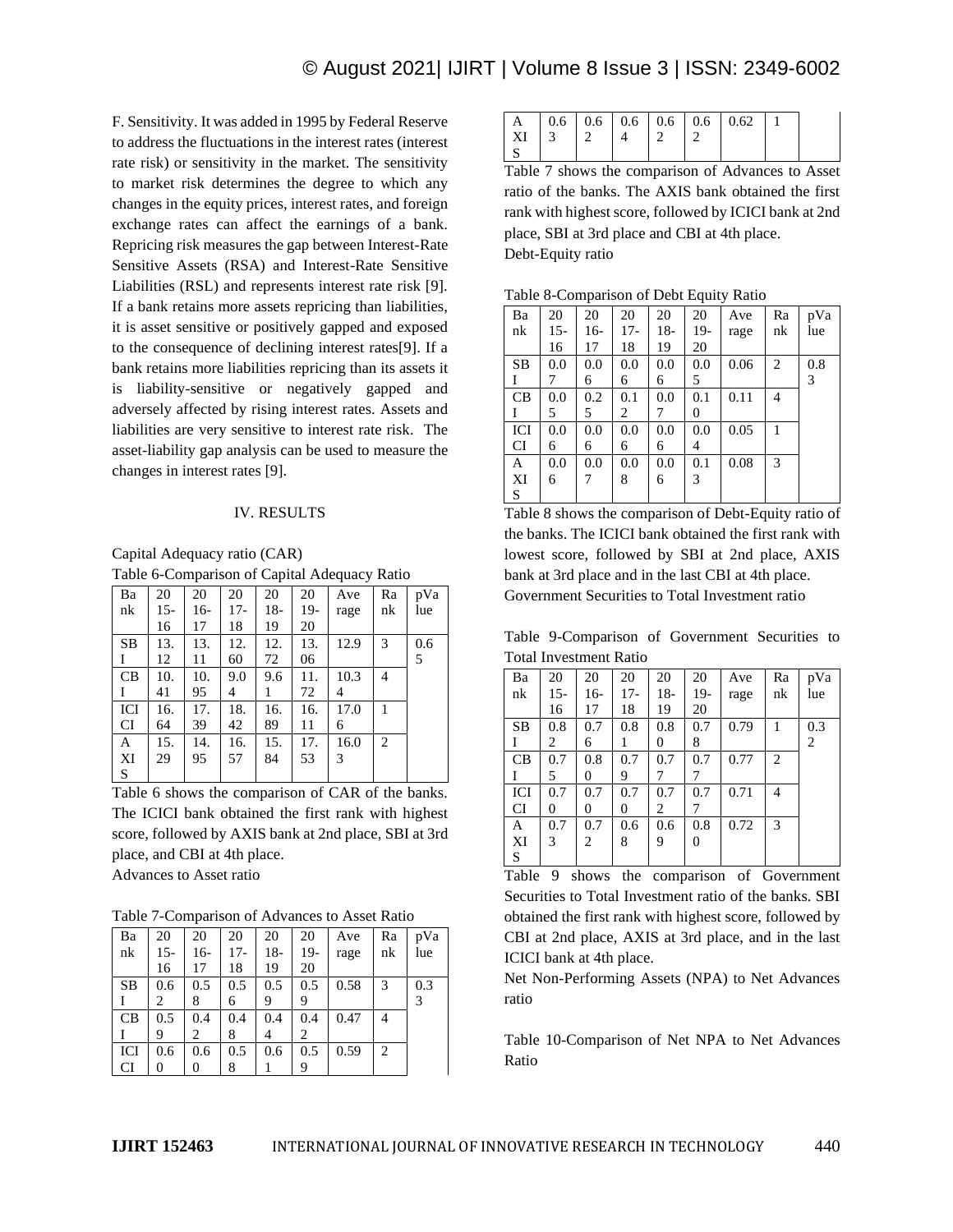| Ba        | 20    | 20  | 20    | 20    | 20  | Ave  | Ra | pVa |
|-----------|-------|-----|-------|-------|-----|------|----|-----|
| nk        | $15-$ | 16- | $17-$ | $18-$ | 19- | rage | nk | lue |
|           | 16    | 17  | 18    | 19    | 20  |      |    |     |
| <b>SB</b> | 3.8   | 3.7 | 5.7   | 3.0   | 2.2 | 3.69 | 3  | 0.8 |
|           |       |     | 3     |       | 3   |      |    | 4   |
| CB        | 7.3   | 10. | 11.   | 7.7   | 7.6 | 8.80 | 4  |     |
|           | 6     | 2   |       | 3     | 3   |      |    |     |
| ICI       | 2.9   | 5.4 | 5.4   | 2.2   | 1.5 | 3.53 | 2  |     |
| <b>CI</b> | 8     | 3   | 3     | 9     | 4   |      |    |     |
| A         | 0.7   | 2.2 | 3.6   | 2.0   | 1.5 | 2.05 | 1  |     |
| XI        | 4     |     | 4     | 6     | 6   |      |    |     |
| S         |       |     |       |       |     |      |    |     |

Table 10 shows the comparison of Net NPA to Net Advances ratio of the banks. The AXIS bank obtained the first rank with lowest score, followed by ICICI bank at 2nd place, SBI at 3rd place, and in the last CBI at 4th place.

Total Investment to Total Assets ratio

Table 11-Comparison of Total Investment to Total Assets Ratio

| Ba        | 20    | 20  | 20    | 20    | 20    | Ave  | Ra | pVa |
|-----------|-------|-----|-------|-------|-------|------|----|-----|
| nk        | $15-$ | 16- | $17-$ | $18-$ | $19-$ | rage | nk | lue |
|           | 16    | 17  | 18    | 19    | 20    |      |    |     |
| <b>SB</b> | 0.2   | 0.2 | 0.3   | 0.2   | 0.2   | 0.27 | 3  | 0.3 |
|           | 4     | 8   |       | 6     | 6     |      |    | 6   |
| CB        | 0.2   | 0.2 | 0.3   | 0.3   | 0.4   | 0.33 | 4  |     |
|           | 9     | 8   | 1     | 8     | 0     |      |    |     |
| ICI       | 0.0   | 0.2 | 0.2   | 0.2   | 0.2   | 0.17 |    |     |
| <b>CI</b> | 0     |     | 3     | 2     | 3     |      |    |     |
| A         | 0.2   | 0.2 | 0.2   | 0.2   | 0.1   | 0.21 | 2  |     |
| XI        | 4     |     | 2     | 2     | 7     |      |    |     |
| S         |       |     |       |       |       |      |    |     |

Table 11 shows the comparison of Total Investment to Total Assets ratio of the banks. The ICICI bank obtained the first rank lowest score, followed by AXIS bank at 2nd place, SBI at 3rd place and in the last CBI at 4th place.

Net NPA to Total Assets ratio

Table 12-Comparison of Net NPA to Total Assets Ratio

| Ba        | 20    | 20  | 20    | 20    | 20  | Ave  | Ra | pVa |
|-----------|-------|-----|-------|-------|-----|------|----|-----|
| nk        | $15-$ | 16- | $17-$ | $18-$ | 19- | rage | nk | lue |
|           | 16    | 17  | 18    | 19    | 20  |      |    |     |
| <b>SB</b> | 0.0   | 0.0 | 0.0   | 0.0   | 0.0 | 0.03 | 3  | 0.7 |
| I         | 3     | 3   | 3     | 3     | 2   |      |    | 3   |
| CB        | 0.0   | 0.0 | 0.0   | 0.0   | 0.0 | 0.04 | 4  |     |
| Ι         | 4     | 4   | 5     | 3     | 3   |      |    |     |
| ICI       | 0.0   | 0.0 | 0.0   | 0.0   | 0.0 | 0.02 | 2  |     |
| <b>CI</b> | 2     | 3   | 3     |       |     |      |    |     |
| A         | 0.0   | 0.0 | 0.0   | 0.0   | 0.0 | 0.01 | 1  |     |
| XI        | 0     |     | 2     |       |     |      |    |     |
| S         |       |     |       |       |     |      |    |     |

Table 12 shows the comparison of Net NPA to Total Assets ratio of the banks. AXIS bank obtained the first

rank lowest score, followed by ICICI bank at 2nd place, SBI at 3rd place, and in the last CBI at 4th place. Total Advances to Total Deposits ratio

Table 13-Comparison of Total Advances to Total Deposits Ratio

| $ -$          |     |     |     |     |     |      |   |     |     |
|---------------|-----|-----|-----|-----|-----|------|---|-----|-----|
| Ba            | 20  | 20  | 20  | 20  | 20  | Ave  |   | Ran | pV  |
| nk            | 15  | 16  | 17  | 18  | 19  | rage | k |     | alu |
|               |     |     |     |     |     |      |   |     | e   |
|               | 16  | 17  | 18  | 19  | 20  |      |   |     |     |
| <b>SB</b>     | 0.8 | 0.7 | 0.7 | 0.7 | 0.7 | 0.75 | 2 |     | 0.5 |
| I             | 5   | 6   | 2   | 5   | 1   |      |   |     | 4   |
| $\mathcal{C}$ | 0.6 | 0.4 | 0.5 | 0.4 | 0.4 | 0.53 | 3 |     |     |
| BI            | 8   | 7   | 3   | 9   | 8   |      |   |     |     |
| IC            | 1.0 | 0.9 | 0.9 | 0.9 | 0.8 | 0.92 |   | 1   |     |
| IC            | 3   | 5   | 1   | 0   | 4   |      |   |     |     |
| Ι             |     |     |     |     |     |      |   |     |     |
| A             | 0.9 | 0.9 | 0.9 | 0.9 | 0.8 | 0.92 |   | 1   |     |
| XI            | 5   | 0   | 7   | 0   | 9   |      |   |     |     |
| S             |     |     |     |     |     |      |   |     |     |

Table 13 shows the comparison of Total Advances to Total Deposits ratio of the banks. AXIS bank and ICICI bank obtained the first rank with highest score, followed by SBI at 2nd place, in the last CBI at 3rd place.

Business per Employee ratio

Table 14-Comparison of Business per Employee Ratio

|           |       | -−r    |       |       |     |      | -r - - -∕ |     |
|-----------|-------|--------|-------|-------|-----|------|-----------|-----|
| Ba        | 20    | 20     | 20    | 20    | 20  | Ave  | Ra        | pVa |
| nk        | $15-$ | $16-$  | $17-$ | $18-$ | 19- | rage | nk        | lue |
|           | 16    | 17     | 18    | 19    | 20  |      |           |     |
| <b>SB</b> | 14.   | 16.    | 16.   | 18.   | 21. | 17.3 | 1         | 0.4 |
| I         | 11    | 24     | 70    | 77    | 05  | 7    |           | 4   |
| CB        | 11.   | 11.    | 12.   | 12.   | 14. | 12.6 | 3         |     |
| I         | 95    | 81     | 71    | 78    | 06  | 6    |           |     |
| ICI       | 9.4   | 9.8    | 10.   | 12.   | 12. | 11.0 | 4         |     |
| CI        | 3     | 9      | 78    | 22    | 75  | 1    |           |     |
| A         | 14.   | 14.    | 14.   | 16.   | 17. | 15.4 | 2         |     |
| XI        | 84    | $00\,$ | 84    | 53    | 27  | 9    |           |     |
| S         |       |        |       |       |     |      |           |     |

Table 14 shows the comparison of Business per Employee ratio of the banks. SBI obtained the first rank with highest score, followed by AXIS bank at 2nd place, CBI at 3rd place, and in the last ICICI bank at 4th place.

Profit per Employee ratio

Table 15 Comparison of Profit per Employee Ratio

|    |               |  | nk   15 -   16 -   17 -   18 -   19 -   rage   nk   lue |  |
|----|---------------|--|---------------------------------------------------------|--|
| 16 | $17$ 18 19 20 |  |                                                         |  |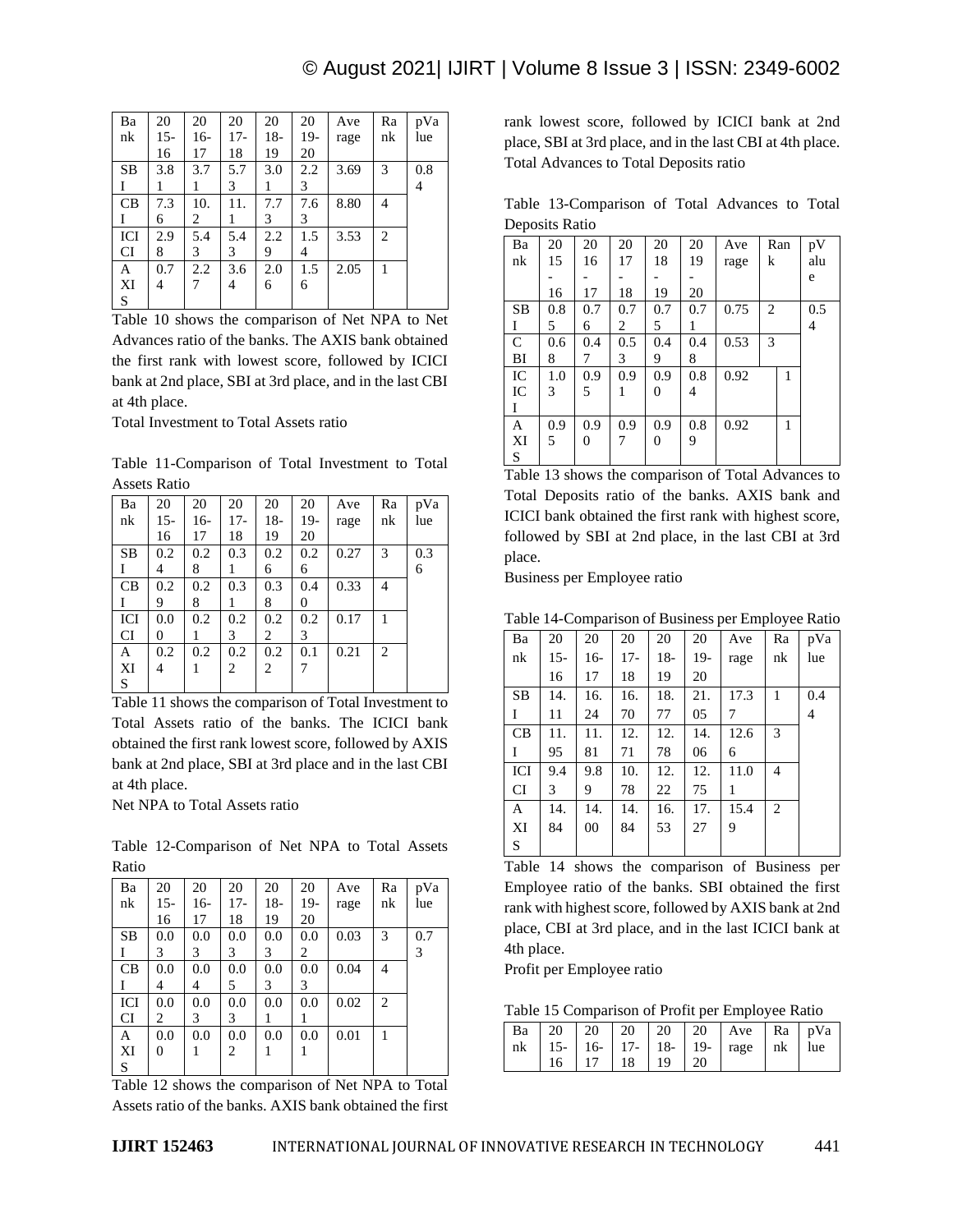| <b>SB</b> | 0.0 | 0.0 |          | 0.0 | 0.0            | 0.02 | 3 | 0.8 |
|-----------|-----|-----|----------|-----|----------------|------|---|-----|
|           | 47  | 51  | 0.0      | 03  | 57             |      |   | 9   |
|           |     |     | 24       |     |                |      |   |     |
| CB        |     |     |          |     |                |      | 4 |     |
|           | 3.7 | 6.4 | 13.      | 15. | 3.2            | 8.58 |   |     |
|           | 6   | 9   | 86       | 55  | 7              |      |   |     |
| ICI       | 0.1 | 0.1 | 0.0      | 0.0 | 0.0            | 0.09 |   |     |
| <b>CI</b> | 4   | 2   | 8        | 4   | 8              |      |   |     |
| A         | 0.1 | 0.0 | $\theta$ | 0.0 | 0.0            | 0.07 | 2 |     |
| XI        | 8   |     |          | 8   | $\overline{c}$ |      |   |     |
| S         |     |     |          |     |                |      |   |     |

Table 15 shows the comparison of Profit per Employee ratio of the banks. ICICI bank obtained the first rank with highest score, followed by AXIS bank at 2nd place, SBI at 3rd place, and CBI at 4th place. Return on Equity ratio

Table 16-Comparison of Return on Equity Ratio

| Ba        | 20    | 20    | 20    | 20    | 20    | Ave  | Ra             | pVa |
|-----------|-------|-------|-------|-------|-------|------|----------------|-----|
| nk        | $15-$ | $16-$ | $17-$ | $18-$ | $19-$ | rage | nk             | lue |
|           | 16    | 17    | 18    | 19    | 20    |      |                |     |
| <b>SB</b> | 7.7   | 7.2   |       | 0.4   | 7.7   | 3.88 | 3              | 0.6 |
| T         | 4     | 5     | 3.7   | 8     | 4     |      |                | 7   |
|           |       |       | 8     |       |       |      |                |     |
| CB        |       |       |       |       |       |      | $\overline{4}$ |     |
| I         | 9.1   | 16.   | 34.   | 36.   | 6.5   | 20.6 |                |     |
|           | 9     | 84    | 66    | 09    |       |      |                |     |
| ICI       | 11.   | 10.   | 6.6   | 3.2   | 7.1   | 7.7  | 1              |     |
| <b>CI</b> | 3     | 3     |       |       |       |      |                |     |
| A         | 17.   | 7.2   | 0.5   | 8.0   | 2.3   | 7.13 | 2              |     |
| XI        | 49    | 2     | 3     | 9     | 4     |      |                |     |
| S         |       |       |       |       |       |      |                |     |
|           |       |       |       |       |       |      |                |     |

Table 16 shows the comparison of Return on Equity ratio of the banks. ICICI bank obtained the first rank with highest score, followed by AXIS bank at 2nd place, SBI at 3rd place, and CBI at 4th place. Interest Income to Total Income ratio

Table 17-Comparison of Interest Income to Total Income Ratio

| Ba        | 20  | 20  | 20    | 20    | 20  | Ave  | Ra | pVa |
|-----------|-----|-----|-------|-------|-----|------|----|-----|
| nk        | 15- | 16- | $17-$ | $18-$ | 19- | rage | nk | lue |
|           | 16  | 17  | 18    | 19    | 20  |      |    |     |
| <b>SB</b> | 0.8 | 0.8 | 0.8   | 0.8   | 0.8 | 0.84 | 2  | 0.9 |
|           | 5   | 3   | 3     | 7     | 5   |      |    | 3   |
| CB        | 0.9 | 0.9 | 0.9   | 0.9   | 0.8 | 0.90 | 1  |     |
|           | 3   | 0   |       | 1     | 7   |      |    |     |
| ICI       | 0.7 | 0.7 | 0.7   | 0.8   | 0.8 | 0.78 | 4  |     |
| CI        |     | 4   | 6     |       | 2   |      |    |     |
| A         | 0.8 | 0.7 | 0.8   | 0.7   | 0.7 | 0.79 | 3  |     |
| XI        |     | 9   |       | 8     | 8   |      |    |     |
| S         |     |     |       |       |     |      |    |     |

Table 17 shows the comparison of Interest income to Total Income ratio of the banks. CBI obtained the first rank with highest score, followed by SBI at 2nd place, AXIS bank at 3rd place, and ICICI bank at 4th place.

# Operating Profit to Total Assets ratio

Table 18-Comparison of Operating Profit to Total Assets Ratio

| Ba        | 20    | 20  | 20    | 20    | 20    | Ave  | Ra | pVa |
|-----------|-------|-----|-------|-------|-------|------|----|-----|
| nk        | $15-$ | 16- | $17-$ | $18-$ | $19-$ | rage | nk | lue |
|           | 16    | 17  | 18    | 19    | 20    |      |    |     |
| <b>SB</b> | 1.8   | 1.8 | 1.7   | 1.5   | 1.7   | 1.73 | 1  | 0.4 |
| Ι         | 3     | 8   | 2     | 1     | 2     |      |    | 3   |
| CB        | 0.0   | 0.0 | 0.0   | 0.0   | 0.0   | 0.01 | 3  |     |
| Ι         |       | 1   | I     | 1     | l     |      |    |     |
| ICI       | 0.0   | 0.0 | 0.0   | 0.0   | 0.0   | 0.02 | 3  |     |
| <b>CI</b> | 3     | 2   | 2     | 2     | 2     |      |    |     |
| A         | 0.0   | 0.0 | 0.0   | 0.0   | 0.0   | 0.02 | 2  |     |
| XI        | 3     | 3   | 2     | 2     | 3     |      |    |     |
| S         |       |     |       |       |       |      |    |     |

Table 18 shows the comparison of Operating Profit to Total Assets ratio of the banks. SBI obtained the first rank with highest score followed by AXIS bank at 2nd place, ICICI bank at 3rd place and CBI at 4th place. Net Interest Margin to Total Assets ratio

Table 19-Comparison of Net Interest Margin to Total Assets Ratio

| Ba  | 20    | 20    | 20    | 20    | 20  | Ave  | Ra | pVa |
|-----|-------|-------|-------|-------|-----|------|----|-----|
| nk  | $15-$ | $16-$ | $17-$ | $18-$ | 19- | rage | nk | lue |
|     | 16    | 17    | 18    | 19    | 20  |      |    |     |
| SB  | 2.9   | 2.8   | 2.5   | 2.7   | 2.9 | 2.81 | 3  | 0.5 |
| Ι   | 6     | 4     | 0     | 8     | 7   |      |    | 9   |
| CB  | 2.7   | 2.5   | 2.4   | 2.5   | 2.5 | 2.56 | 4  |     |
| Ι   | 8     |       | 7     | 4     | 0   |      |    |     |
| ICI | 3.4   | 3.2   | 3.2   | 3.4   | 3.7 | 3.42 |    |     |
| CI  | 9     | 5     | 3     | 2     | 3   |      |    |     |
| A   | 3.3   | 3.2   | 2.9   | 2.9   | 3.0 | 3.12 | 2  |     |
|     |       |       |       |       |     |      |    |     |
| XI  | 5     | 8     | 4     | 6     | 8   |      |    |     |

Table 19 shows the comparison of Net Interest Margin to Total Assets ratio of the banks. ICICI bank ranked first with the highest score followed by AXIS bank at 2nd place, SBI at 3rd place and in the last CBI at 4th place.

Return on Assets

Table 20-Comparison of Return on Assets Ratio

| Ba        | 20    | 20    | 20    | 20  | 20    | Ave  | Ra | pVa |
|-----------|-------|-------|-------|-----|-------|------|----|-----|
| nk        | $15-$ | $16-$ | $17-$ | 18- | $19-$ | rage | nk | lue |
|           | 16    | 17    | 18    | 19  | 20    |      |    |     |
| <b>SB</b> | 0.4   | 0.4   |       | 0.0 | 0.3   | 0.21 | 3  | 0.3 |
|           | 6     | 1     | 0.1   | 2   | 8     |      |    | 3   |
|           |       |       | 9     |     |       |      |    |     |
| CB        |       |       |       |     |       |      | 4  |     |
|           | 0.4   | 0.7   | 1.5   | 1.7 | 0.3   | 0.95 |    |     |
|           | 5     | 6     | 4     |     | 3     |      |    |     |
| ICI       | 1.4   | 1.3   | 0.8   | 0.3 | 0.8   | 0.98 | 1  |     |
| CI        | 9     | 5     |       | 9   |       |      |    |     |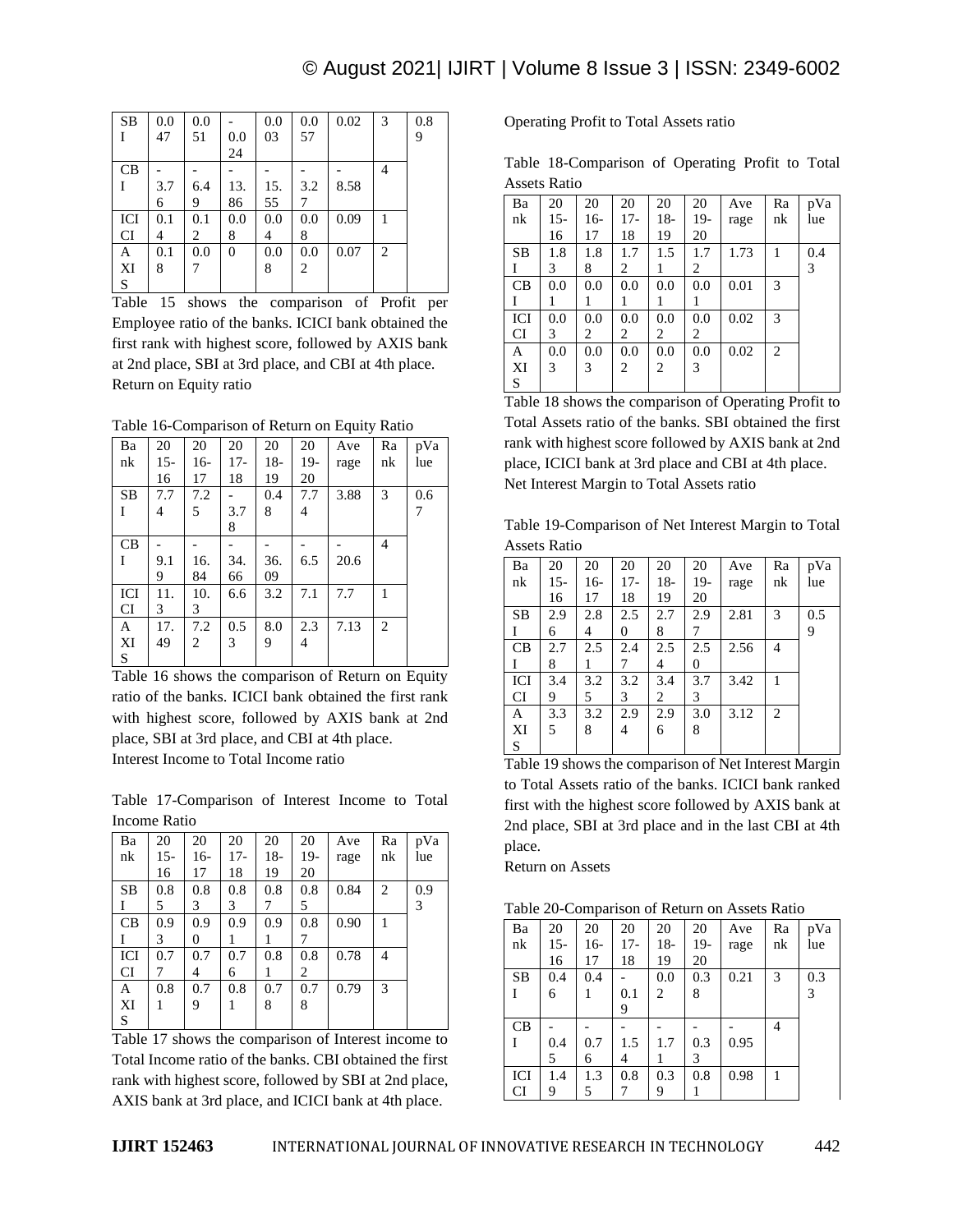| $A$   1.7   0.6   0.0   0.6   0.2   0.64   2<br>$\mid$ XI $\mid$ 2 |  |  |  |  |  |  |  |
|--------------------------------------------------------------------|--|--|--|--|--|--|--|
|--------------------------------------------------------------------|--|--|--|--|--|--|--|

Table 20 shows the comparison of Return on Assets of the banks. ICICI bank got first rank with highest score, followed by AXIS bank at 2nd place, SBI at 3rd place and CBI at 4th place.

Liquid Assets to Total Assets

Table 21-Comparison of Liquid Assets to Total Assets Ratio

| Ba        | 20    | 20  | 20    | 20    | 20    | Ave  | Ra             | pVa |
|-----------|-------|-----|-------|-------|-------|------|----------------|-----|
| nk        | $15-$ | 16- | $17-$ | $18-$ | $19-$ | rage | nk             | lue |
|           | 16    | 17  | 18    | 19    | 20    |      |                |     |
| <b>SB</b> | 0.0   | 0.0 | 0.0   | 0.0   | 0.0   | 0.06 | $\overline{4}$ | 0.2 |
|           |       | 6   | 6     | 6     | 6     |      |                | 2   |
| CB        | 0.0   | 0.2 | 0.1   | 0.0   | 0.1   | 0.12 | 1              |     |
|           | 5     | 4   | 2     | 9     | 0     |      |                |     |
| ICI       | 0.0   | 0.1 | 0.1   | 0.0   | 0.1   | 0.09 | 2              |     |
| CI        | 8     | 0   | 0     | 8     | 1     |      |                |     |
| A         | 0.0   | 0.0 | 0.0   | 0.0   | 0.1   | 0.07 | 3              |     |
| XI        | 6     | 8   | 6     | 8     | 1     |      |                |     |
| S         |       |     |       |       |       |      |                |     |

Table 21 shows the comparison of Liquid Assets to Total Assets ratio of the banks. CBI scores highest and obtained first rank followed by ICICI bank at 2nd place, AXIS bank at 3rd place, and SBI at 4th place. Liquid Assets to Demand Deposits

Table 22-Comparison of Liquid Assets to Demand Deposits Ratio

| Ba        | 20  | 20  | 20    | 20  | 20  | Ave  | Ra             | pVa |
|-----------|-----|-----|-------|-----|-----|------|----------------|-----|
| nk        | 15- | 16- | $17-$ | 18- | 19- | rage | nk             | lue |
|           | 16  | 17  | 18    | 19  | 20  |      |                |     |
| <b>SB</b> | 1.2 | 1.1 | 1.0   | 1.0 | 1.1 | 1.10 | 2              | 0.6 |
|           | 0   | 3   | 1     | 8   | 0   |      |                | 8   |
| CB        | 1.3 | 5.9 | 2.6   | 1.9 | 2.3 | 2.83 |                |     |
|           | 0   | 7   | 7     | 1   | 4   |      |                |     |
| ICI       | 0.9 | 0.9 | 0.9   | 0.8 |     |      |                |     |
|           |     |     |       |     | 1.1 | 0.97 | 3              |     |
| CI        | 9   | 9   | 2     | 3   | 3   |      |                |     |
| A         | 0.5 | 0.5 | 0.4   | 0.7 | 1.1 | 0.68 | $\overline{4}$ |     |
| XI        | 2   | 8   | 5     | 5   | 2   |      |                |     |

Table 22 shows the comparison of Liquid Assets to Demand Deposits of the banks. CBI has the highest

score and obtained first rank, followed by SBI at 2nd place, ICICI at 3rd place, and AXIS bank at 4th place. Liquid Assets to Total Deposits

Table 23-Comparison of Liquid Assets to Total **Deposits** 

| . .       |       |     |       |       |       |      |                |     |
|-----------|-------|-----|-------|-------|-------|------|----------------|-----|
| Ba        | 20    | 20  | 20    | 20    | 20    | Ave  | Ra             | pVa |
| nk        | $15-$ | 16- | $17-$ | $18-$ | $19-$ | rage | nk             | lue |
|           | 16    | 17  | 18    | 19    | 20    |      |                |     |
| <b>SB</b> | 0.1   | 0.0 | 0.0   | 0.0   | 0.0   | 0.08 | 4              | 0.3 |
|           | 0     | 8   | 7     | 8     | 8     |      |                | 7   |
| CB        | 0.0   | 0.2 | 0.1   | 0.1   | 0.1   | 0.13 | $\overline{2}$ |     |
|           | 6     | 7   | 3     | 0     | 1     |      |                |     |
| ICI       | 0.0   | 0.2 | 0.1   | 0.1   | 0.1   | 0.14 | 1              |     |
| CI        | 6     | 7   | 3     | 2     | 5     |      |                |     |
| A         | 0.0   | 0.1 | 0.1   | 0.1   | 0.1   | 0.11 | 3              |     |
| XI        | 9     | 2   | 0     | 2     | 5     |      |                |     |
| S         |       |     |       |       |       |      |                |     |

Table 23 shows the comparison of Liquid Assets to Total Deposits ratio of the banks. ICICI bank stands first with highest score, followed by CBI at 2nd place, AXIS bank at 3rd place, and at last SBI in 4th place. Approved Securities to Total Assets

Table 24-Comparison of Approved Securities to Total Assets

| Ba        | 20    | 20    | 20    | 20    | 20  | Ave  | Ra | pVa |
|-----------|-------|-------|-------|-------|-----|------|----|-----|
| nk        | $15-$ | $16-$ | $17-$ | $18-$ | 19- | rage | nk | lue |
|           | 16    | 17    | 18    | 19    | 20  |      |    |     |
| <b>SB</b> | 0.2   | 0.2   | 0.2   | 0.2   | 0.2 | 0.21 | 2  | 0.8 |
|           | 0     | 2     | 5     |       |     |      |    | 1   |
| CB        | 0.2   | 0.2   | 0.2   | 0.2   | 0.3 | 0.25 | 1  |     |
|           | 2     | 2     | 5     | 9     |     |      |    |     |
| ICI       | 0.1   | 0.1   | 0.1   | 0.1   | 0.1 | 0.16 | 3  |     |
| <b>CI</b> | 6     | 5     | 6     | 6     |     |      |    |     |
| A         | 0.1   | 0.1   | 0.1   | 0.1   | 0.1 | 0.14 | 4  |     |
| XI        | 8     | 5     | 5     | 5     | 4   |      |    |     |
| S         |       |       |       |       |     |      |    |     |

Table 24 shows the comparison of Approved Securities to Total Assets of the banks. CBI obtained first place with highest values, SBI at 2nd place, ICICI bank at3rd place, and AXIS bank at 4th place.

Gap between Interest-Rate Sensitive Assets and Liabilities

Table 25-Comparison of Gap between Interest-Rate Sensitive Assets and Liabilities (in Crores Rupees) for Financial Years from 2015-16 to 2019-20

| Gap between Interest-Rate Sensitive Assets and Liabilities in Crores Rupees |         |         |         |         |         |          |      |        |  |
|-----------------------------------------------------------------------------|---------|---------|---------|---------|---------|----------|------|--------|--|
| Bank                                                                        | 2015-16 | 2016-17 | 2017-18 | 2018-19 | 2019-20 | Average  | Rank | pValue |  |
| <b>SBI</b>                                                                  | 152752  | 146594  | 119280  | 60985   | 76065   | 111135.2 |      | 0.53   |  |
| <b>CBI</b>                                                                  | 9026    | 4307    | $-2142$ | $-2071$ | 10107   | 3845.4   |      |        |  |
| <b>ICICI</b>                                                                | 63856   | 55725   | 56436   | 80112   | 123990  | 76023.8  | ↵    |        |  |
| <b>AXIS</b>                                                                 | 32709   | 35343   | 35724   | 37367   | 61390   | 40506.6  |      |        |  |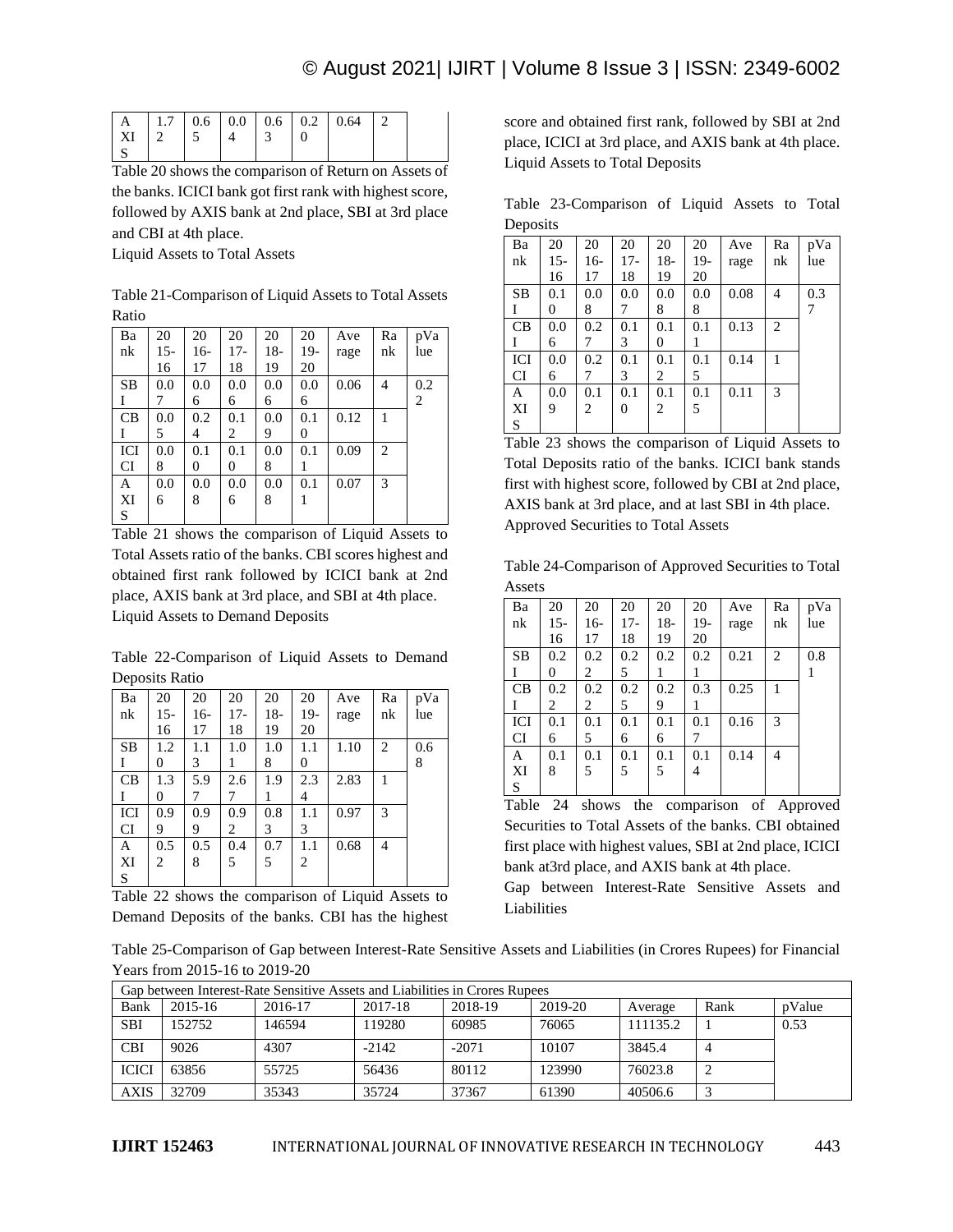Table 25 shows gap between bank's Interest-Rate Sensitive Assets and Liabilities (in Crores) for the financial years from 2015-16 to 2019-2020. All four banks in our study had positive gap (RSA>RSL) which suggests that any changes in interest rate will positively affect the bank's net interest income and profitability. SBI was ranked first with the highest gap (111135 Crores Rupess) between Interest-Rate Sensitive Assets and Liabilities. ICICI bank (76023 Crores Rupees) was at second position, AXIS bank (40506 Crores Rupees) at third position, and at last CBI (3845 Crores Rupees).

Composite Result (Overall Performance) of CAMELS Model Analysis

|              | Tuble 20 Composite Rumang/Result (O Ferum Performance) of Criminal Broach Plant For |                      |                          |                    |           |             |                                                  |        |  |  |  |
|--------------|-------------------------------------------------------------------------------------|----------------------|--------------------------|--------------------|-----------|-------------|--------------------------------------------------|--------|--|--|--|
| Bank         | Capital Adequacy                                                                    | <b>Asset Quality</b> | Management<br>Efficiency | Earning<br>Ouality | Liquidity | Sensitivity | Composite<br>(Overall)<br>Result<br>Performance) | pValue |  |  |  |
| <b>SBI</b>   |                                                                                     |                      |                          |                    |           |             |                                                  | 0.25   |  |  |  |
| <b>CBI</b>   |                                                                                     |                      |                          |                    |           |             |                                                  |        |  |  |  |
| <b>ICICI</b> |                                                                                     |                      |                          |                    |           |             |                                                  |        |  |  |  |
| <b>AXIS</b>  |                                                                                     |                      |                          |                    |           |             |                                                  |        |  |  |  |

Table 26-Composite Ranking/Result (Overall Performance) of CAMELS Model Analysis

Table 26 analyzes the results of comparison in each component of CAMELS model. Table 26 also shows the final composite result (overall performance) after summing the results of each component of CAMELS model. Capital Adequacy comparison shows that ICICI bank secured first rank followed by SBI and AXIS at 2nd rank and CBI at 3rd position respectively. Asset Quality comparison shows that AXIS bank secured first rank followed by ICICI at 2nd rank, SBI at 3rd position and CBI at 4th position respectively. Management Efficiency comparison shows that AXIS bank secured first rank followed by ICICI and SBI at 2nd position and CBI at 3 rd position respectively. Earning Quality comparison shows that ICICI bank secured the top position with 1st rank, followed by AXIS at 2nd rank, SBI at 3rd rank and CBI got 4th rank respectively. Liquidity comparison shows that CBI got 1st rank followed by ICICI bank at 2nd rank, SBI at 3rd rank and AXIS bank at 4th position. Sensitivity comparative analysis showed that SBI obtained 1st rank, ICICI bank 2nd rank, AXIS bank 3rd rank and CBI got 4th rank.

Final composite result (overall performance), after summing the results of each component of CAMELS model was analyzed (Table 26). In the final composite result (overall performance) ICICI bank secured first rank followed by AXIS bank at 2nd rank, SBI at 3rd position and CBI at 4th position respectively.

# V. DISSCUSION

In our study, ICICI bank secured the top position among all the 4 banks, while comparing overall performance and composite analysis of CAMELS model followed by AXIS bank at 2nd position, SBI at 3rd position and CBI at the last 4th position for the financial years from 2015-16 to 2019-20. ICICI bank performed the best and obtained top position in Capital Adequacy and Earning Quality fields. AXIS bank performed well and obtained the top position in Asset quality and Management Efficiency. SBI obtained first position in the Sensitivity field. SBI obtained second position among all four banks in fields of Capital Adequacy and Management Efficiency. CBI performed best in liquidity category. CBI performed worst among all the banks in the category of Capital Adequacy, Earning Quality, Asset quality, Management Efficiency and Sensitivity fields. Private sector banks (ICICI and AXIS bank) performed better in category of Capital adequacy, Asset quality, Management efficiency and Earning Quality category. Public sector banks (CBI, SBI) performed better in the fields of Liquidity and Sensitivity. Asset-Liabilities gap analysis revealed that SBI obtained first rank with the maximum gap between Interest-Rate Sensitive Assets and Liabilities, followed by ICICI bank at second position, AXIXs bank at third position, and at last CBI.

In a similar study, authors compared the performance of 5 private sector banks: ICICI bank, AXIS bank, HDFC bank, Yes bank, Indusland bank for the period 2011-2016 through CAMEL methodology [10]. The authors found that HDFC bank performed best in category of Capital Adequacy and Assets Quality. HDFC bank's overall performance was best among the 5 selected banks. Indusland bank secured the IInd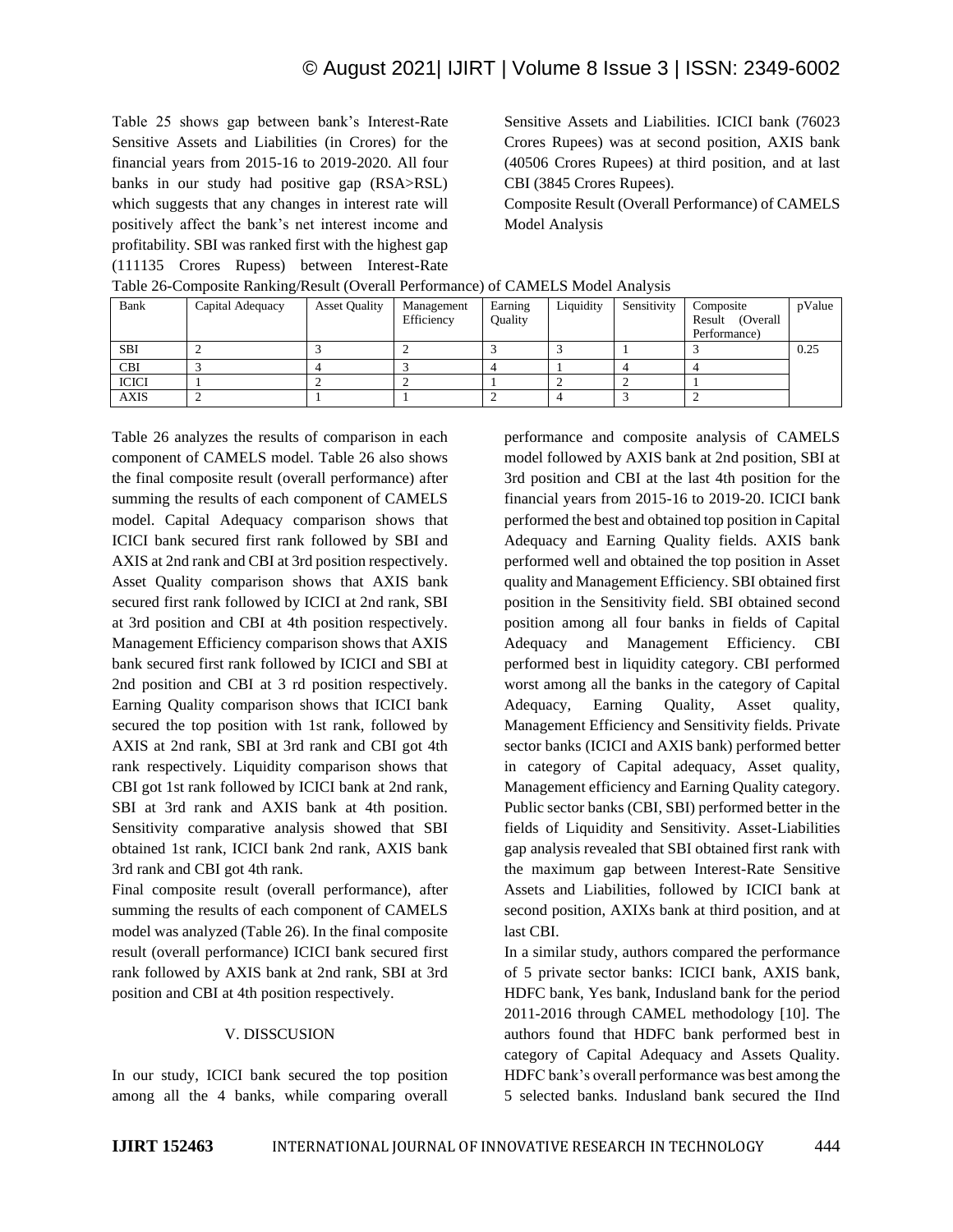position, followed by AXIS bank and YES bank at III and IVth position respectively. ICICI bank performed poorly and got Vth position. In our study, ICICI bank got 1st rank in Capital Adequacy and Earning Quality category, AXIS bank obtained 1st position in Asset quality, Management Efficiency fields.

In a comparative study, two public sector banks SBI, PNB Bank and two private sector banks ICICI bank, and AXIS bank's performance from 2015 to 2019 were compared by CAMEL model [11]. The authors found that private sector banks ICICI and AXIS bank performed better than public sector banks SBI and PNB Bank. The authors concluded that the private sector banks have to improve the performance on liquidity aspect and public sector banks have to focus on capital adequacy, asset quality, management efficiency and earning quality issues. In our study also private sector banks (AXIS and ICICI) performed better than public sector banks (SBI, CBI).

In another study, SBI and ICICI bank's performance from 2012-13 to 2016-17 was compared using CAMEL model. In this study, SBI secured better position while comparing for Capital Adequacy and Asset Quality category [12]. The possible reasons for these results suggested by the authors were the poor performance of ICICI in advance to assets, debt equity and government securities to total investments ratios. ICICI bank scored better while comparing for Management efficiency, Earning Quality, and Liquidity. In our study ICICI bank performed better than SBI in the category of Capital Adequacy, Assets Quality, Management Efficiency, Earning Quality and Liquidity. In our study SBI performed better than ICICI bank in the field of Sensitivity.

The financial performance of SBI and ICICI for the period of five years from 2011-12 to 2015-16 was evaluated using the CAMEL approach. In this study the ICICI has performed better than SBI in maintaining minimum capital to mitigate credit risk, market risk and operational risk [13]. ICICI Bank had lower proportion of net NPA to the Net Advances than that of SBI. The mean Return on Assets (%) of ICICI Bank was higher than that of SBI. The mean Return on Net Worth of ICICI Bank was higher than that of SBI. The mean Credit Deposit Ratio of ICICI Bank was higher than that of SBI. The mean Debt Equity Ratio of SBI was higher than that for ICICI. In this study ICICI performed better in terms of profitability and management efficiency as compared to SBI. In our study also ICICI performed better than SBI in terms of Capital Adequacy, Asset Quality, Management Efficiency, Earning Quality and Liquidity.

In another study, seven public sector bank: SBI, Bank of Baroda, Bank of India, PNB bank, Union Bank of India, Canara bank and IDBI bank and four private sector banks namely ICICI bank, HDFC bank, AXIS bank and Indusind bank were evaluated for the financial performance during 2013-14 to 2016-17 [14]. This study showed that Indusind bank, HDFC bank, ICICI bank, AXIS bank and SBI obtained the top five positions while BOB, BOI, PNB, UBI, Canara bank and IDBI were on bottom six positions. In top five positions, only one public sector bank i.e. SBI managed to secure the position and the other four were private sector banks. All the bottom six banks were public sector banks. In this study the authors concluded that private sector banks showed better performance on Capital adequacy, Asset Quality, Management Efficiency and Earning Quality parameter. In criteria of liquidity, public sector banks performed better as compared to private sector banks. In our study also private sector banks ICICI and AXIS bank performed better than public sector banks SBI and CBI in all the categories except in Liquidity and Sensitivity.

In another comparative study, five private sector banks (ICICI, HDFC, Kotak Mahindra, AXIS and YES bank) were compared for their financial performance from 2013 to 2017 by CAMEL model. In this study the authors found that ICICI bank had best performance in Debt Equity ratio, Capital Adequacy ratio, Credit Deposit ratio, Liquid Assets to Total Assets ratio and Liquid Assets to Total Deposits ratio [15]. HDFC bank had best performance in Return on assets ratio and Net NPA to total advances ratio. Kotak bank had best performance in Interest Income to Total Assets ratio. YES bank had best Net NPA to Total Assets ratio and Return on Net Worth ratio. In this study, ICICI bank was ranked first and AXIS bank was at last position among the selected 5 private sector banks. In our study also ICICI bank was at 1st position. The performance of 12 public and private sector banks over a period of eleven years (2000-2011) was evaluated in a study [16]. HDFC was ranked first under the CAMEL analysis followed by ICICI bank. AXIS bank occupied the third position. In our study ICICI bank was on top position and AXIS bank at second position.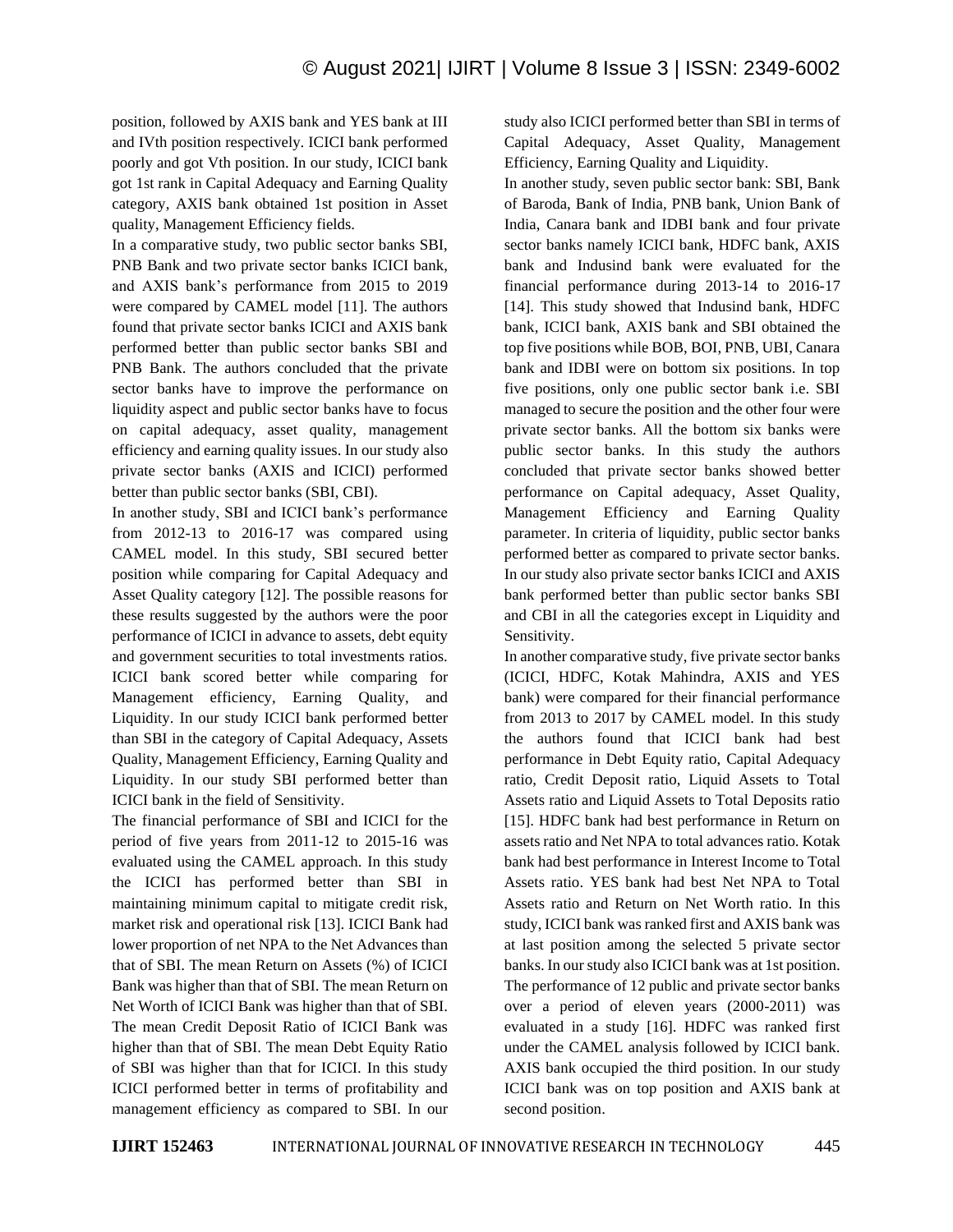In a comparative study, performance of 10 banks (Five banks from private sector viz. ICICI, HDFC, AXIS, YES, Kotak Mahindra and five banks from public sector viz. SBI, PNB, BOB, UBI and Canara bank) for a period from 2012-2013 to 2016-2017 (5 years) was evaluated [17]. HDFC bank was ranked in the first place followed by AXIS bank, ICICI bank, Kotak bank, YES bank, and Canara bank. In this study HDFC & AXIS bank were in the above average status; ICICI & Kotak bank, YES bank & SBI were in the average status, and the Union bank, Bank of Baroda, PNB & Canara bank were in the below average status. In our study also private sector banks performed better than public sector banks.

In a comparative study to measure Interest Rate Risk the author did the assets-liability mismatch and gap analysis for the financial year from 2011 to 2015 of 10 leading banks including ICICI bank, AXIS bank and SBI [9]. The author found that positive gap between Rate-Sensitive assets and liabilities was largest for SBI followed by ICICI bank. In our study SBI was ranked first with the highest gap between Interest-Rate Sensitive Assets and Liabilities followed by ICICI bank at second position.

In our study, comparison for each parameter of CAMELS model and final composite rank analysis (overall performance) showed ICICI bank secured first rank followed by AXIS bank at 2nd rank, SBI at 3rd position and CBI at 4th position respectively. In our study private sector banks (ICICI, AXIS) bank performed better than public sector banks (SBI, CBI)

# VI. CONCLUSION

In this study, we compared the performance of two selected public sector banks (State Bank of India & Central Bank of India) and two private sector banks (ICICI & AXIS bank) for the financial year 2015-16 to 2019-20 using CAMELS model. In our study private sector banks (ICICI & AXIS) performed better than public sector banks (SBI  $& CBI$ ). In our study, ICICI bank performed well and obtained top position in Capital Adequacy and Earning Quality category. AXIS bank performed well and obtained top position in Asset quality, Management Efficiency. SBI obtained second position in category of Capital Adequacy and Management Efficiency. CBI performed worst among all the four banks in all fields of CAMELS model except in Liquidity. SBI

performed better than ICICI bank in the field of Sensitivity. In our study ICICI bank performed best and obtained the top position followed by AXIS bank at 2nd place, SBI at 3rd place, and CBI at last 4th place in CAMELS model overall performance analysis.

#### ACKNOWLEDGEMENT

We are immensely grateful to Mrs. Shiksha Soni (Charted Accountant, Jaipur) for providing the valuable services such as technical editing and offering help in reviewing and revising the manuscript.

#### REFERENCES

- [1] https://www.moneycontrol.com/financials/stateb ankindia/balance-sheetVI/SBI
- [2] https://www.moneycontrol.com/financials/icicib ank/balance-sheetVI/ICI02
- [3] https://www.moneycontrol.com/financials/axisba nk/balance-sheetVI/AB16
- [4] https://www.moneycontrol.com/financials/centra lbankindia/balance-sheetVI/CBO01
- [5] Rose P, Hudgins S. Bank Management and Financial Services, 8e, McGrawHill/Irwin. 2010.
- [6] Doumpos M, Zopounidis C. A multicriteria decision support system for bank rating. Decision Support Systems. 2010; 50(1):55-63.
- [7] Hays FH, De Lurgio SA, Gilbert AH. Efficiency Ratios and Community Bank Performance, Journal of Finance and Accountancy. 2009; 1: 1- 15.
- [8] Report of the working group to review the system of on-site supervision over banks, 1995.https://rbidocs.rbi.org.in/rdocs/Publication Report/Pdfs/CR360\_199510450D92D3884B8FB 3C51A89B9CF20D4.PD
- [9] Reeta, Interest Rate Risk A Comparative Study of Public and Private Sector Banks in India, J Bus Fin Aff, 2016, 5:4, DOI: 10.4172/2167- 0234.1000212
- [10]Bhanwar Singh, Pawan. An analysis of Indian private sector banks using CAMEL approach, International Journal of Marketing & Financial Management, Volume 4, Issue 7, Oct-2016, pp 36-52, ISSN: 2348 –3954 (Online) ISSN: 2349 – 2546 (Print)
- [11] SK. Chnad Pasha, Gaddala Raja, Using of Camel Model Analysis on Select Public And Private